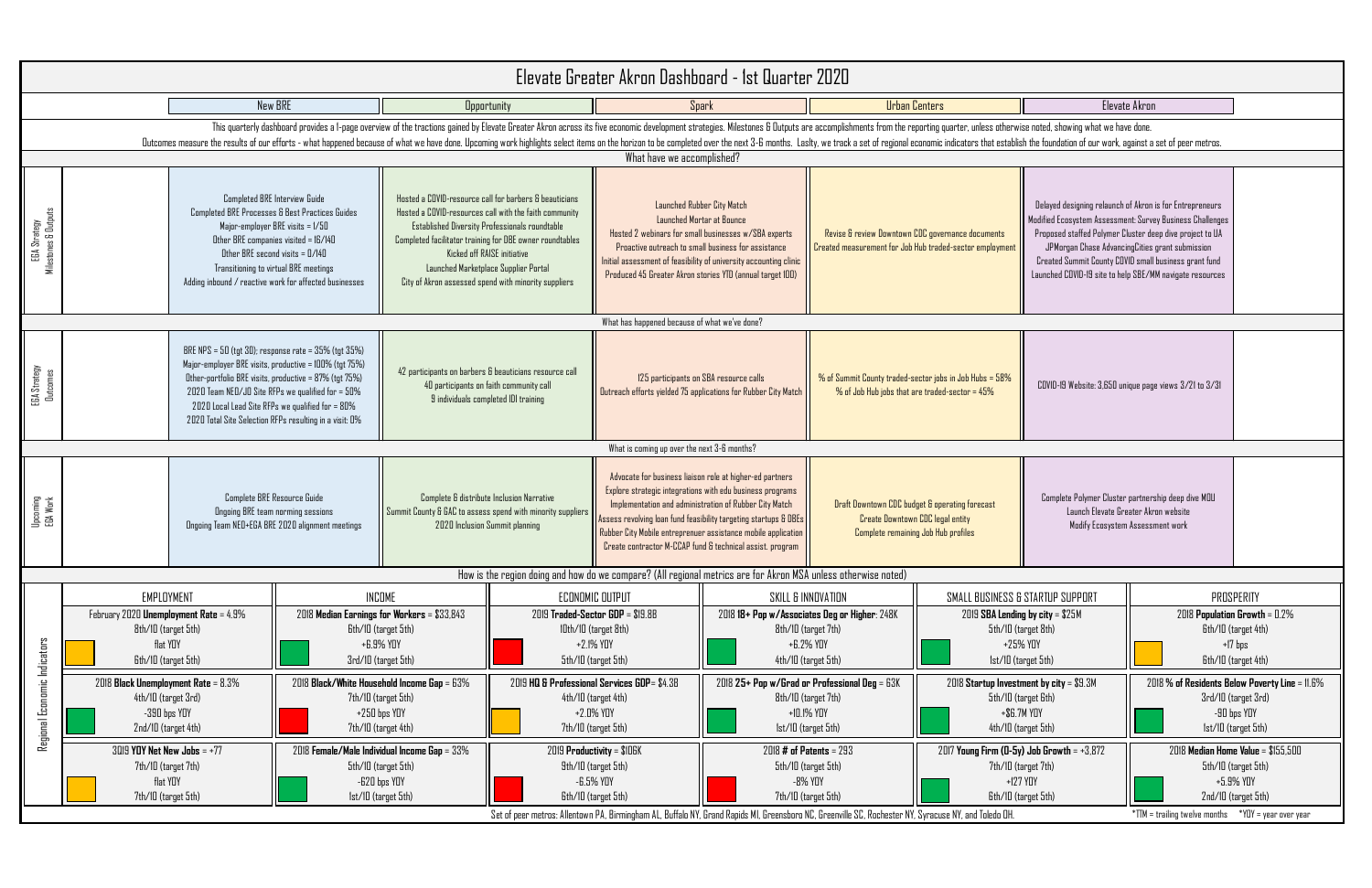| S.                                                                                                                                                  |                                                                                                                     | Elevate Akron                                                                                                                                      |                                                                                               |  |  |  |  |  |  |
|-----------------------------------------------------------------------------------------------------------------------------------------------------|---------------------------------------------------------------------------------------------------------------------|----------------------------------------------------------------------------------------------------------------------------------------------------|-----------------------------------------------------------------------------------------------|--|--|--|--|--|--|
| s.<br>ork highlights select items on the horizon to be completed over the next 3-6 months.<br>enville SC, Rochester NY, Syracuse NY, and Toledo OH. |                                                                                                                     |                                                                                                                                                    |                                                                                               |  |  |  |  |  |  |
|                                                                                                                                                     |                                                                                                                     |                                                                                                                                                    |                                                                                               |  |  |  |  |  |  |
| lowntown spaces<br>ed: 13/14<br>aradox Prize<br>ne website                                                                                          | Hired Senior Director of Research<br>Completed Polymer Cluster research<br>Kicked off Ecosystem Assessment research |                                                                                                                                                    |                                                                                               |  |  |  |  |  |  |
|                                                                                                                                                     |                                                                                                                     |                                                                                                                                                    |                                                                                               |  |  |  |  |  |  |
| vestment = \$127M<br>employers = $673$<br>$nployees = 23,436$                                                                                       |                                                                                                                     |                                                                                                                                                    |                                                                                               |  |  |  |  |  |  |
|                                                                                                                                                     |                                                                                                                     |                                                                                                                                                    |                                                                                               |  |  |  |  |  |  |
| r density in Job Hubs<br>vernance documents                                                                                                         |                                                                                                                     | Complete scope of work on polymer cluster pilot work<br>Launch Elevate Greater Akron website<br>Complete Elevate Greater Akron quarterly Dashboard |                                                                                               |  |  |  |  |  |  |
|                                                                                                                                                     |                                                                                                                     |                                                                                                                                                    |                                                                                               |  |  |  |  |  |  |
| 2018 SBA Lending by city = \$20M<br>8th/10 (target 8th)<br>4th/10 (target 5th)                                                                      | $-1\%$ YOY                                                                                                          | 2018 Population Growth = 0.2%<br>Gth/ID (target 4th)<br>$+17$ bps<br>Gth/ID (target 4th)                                                           |                                                                                               |  |  |  |  |  |  |
| 2018 Startup Investment by city = \$9.3M<br>5th/10 (target 6th)<br>+\$6.7M YOY                                                                      |                                                                                                                     |                                                                                                                                                    | 2018 % of Residents Below Poverty Line = 11.6%<br>3rd/10 (target 3rd)<br>-90 bps YOY          |  |  |  |  |  |  |
| 4th/10 (target 5th)                                                                                                                                 |                                                                                                                     |                                                                                                                                                    | Ist/ID (target 5th)                                                                           |  |  |  |  |  |  |
| 7th/10 (target 7th)<br>Gth/ID (target 5th)                                                                                                          | 2017 Young Firm (0-5y) Job Growth = +3,872<br>$+127$ YOY                                                            |                                                                                                                                                    | 2018 Median Home Value = \$155,500<br>5rd/10 (target 5th)<br>+5.9% YOY<br>2nd/10 (target 5th) |  |  |  |  |  |  |

|                                               | Elevate Greater Akron Dashboard - 3rd Quarter                                                                                                                                                                                                                                                                                                                                                                                                                                                                                                                                                                                                             |                                                                                                                                                                                                                                                                                                  |                                                                                                                                                       |                                                                                                             |                              |                                                                                                        |                                                                                                                                                                                                                                  |                                                                                                                                                       |                                                                                                                     |                                                                                                                                                    |                                                |
|-----------------------------------------------|-----------------------------------------------------------------------------------------------------------------------------------------------------------------------------------------------------------------------------------------------------------------------------------------------------------------------------------------------------------------------------------------------------------------------------------------------------------------------------------------------------------------------------------------------------------------------------------------------------------------------------------------------------------|--------------------------------------------------------------------------------------------------------------------------------------------------------------------------------------------------------------------------------------------------------------------------------------------------|-------------------------------------------------------------------------------------------------------------------------------------------------------|-------------------------------------------------------------------------------------------------------------|------------------------------|--------------------------------------------------------------------------------------------------------|----------------------------------------------------------------------------------------------------------------------------------------------------------------------------------------------------------------------------------|-------------------------------------------------------------------------------------------------------------------------------------------------------|---------------------------------------------------------------------------------------------------------------------|----------------------------------------------------------------------------------------------------------------------------------------------------|------------------------------------------------|
|                                               |                                                                                                                                                                                                                                                                                                                                                                                                                                                                                                                                                                                                                                                           | New BRE                                                                                                                                                                                                                                                                                          |                                                                                                                                                       | <b>Opportunity</b>                                                                                          |                              |                                                                                                        | Spark                                                                                                                                                                                                                            |                                                                                                                                                       | <b>Urban Centers</b>                                                                                                |                                                                                                                                                    | Elevate Akron                                  |
|                                               | This quarterly dashboard provides a one-page overview of the tractions gained by Elevate Greater Akron across its five economic development strategies.<br>Milestones and Dutputs are accomplishments from the reporting quarter, unless otherwise noted, showing what we have done. Dutcomes measure the results of our efforts - what happened because of what we have done. Upcoming w<br>Lastly, we track a set of regional economic indicators that establish the foundation of our work, against a set of peer metros: Allentown PA, Birmingham AL, Buffalo NY, Grand Rapids MI, Greensboro NC, Greenville SC, Roches<br>What have we accomplished? |                                                                                                                                                                                                                                                                                                  |                                                                                                                                                       |                                                                                                             |                              |                                                                                                        |                                                                                                                                                                                                                                  |                                                                                                                                                       |                                                                                                                     |                                                                                                                                                    |                                                |
| EGA Strategy<br>estones & Outputs<br>Mileston | Established 300 BRE target companies (2019)<br>Quick Facts process implemented<br>Largest-employer BRE visits (Apr'l9-Mar'20): 25/46<br>Other BRE companies visited (Apr'l9-Mar'20): 39/140<br>Other BRE second visits (Apr'19-Mar'20): 5/140<br>Team NED+EGA BRE 2019 alignment meetings: 2/3                                                                                                                                                                                                                                                                                                                                                            |                                                                                                                                                                                                                                                                                                  | <b>Completed Inclusion Research</b><br>Hosted inaugural Greater Akron Inclusion Summit                                                                |                                                                                                             | Hired non-tech EIR at Bounce |                                                                                                        | Launched ongoing inventory of downtown spaces<br>Job Hub profiles created: 13/14<br>Metro awarded inaugural Paradox Prize<br>Launched Opportunity Zone website                                                                   |                                                                                                                                                       | Hired Senior Director of Research<br>Completed Polymer Cluster research<br>Kicked off Ecosystem Assessment research |                                                                                                                                                    |                                                |
|                                               |                                                                                                                                                                                                                                                                                                                                                                                                                                                                                                                                                                                                                                                           |                                                                                                                                                                                                                                                                                                  |                                                                                                                                                       |                                                                                                             |                              | What has happened because of what we've done?                                                          |                                                                                                                                                                                                                                  |                                                                                                                                                       |                                                                                                                     |                                                                                                                                                    |                                                |
| EGA Strategy<br>Outcomes                      |                                                                                                                                                                                                                                                                                                                                                                                                                                                                                                                                                                                                                                                           | Largest-employer BRE visits, productive = $90\%$ (tgt $75\%)$<br>Other-portfolio BRE visits, productive = 86% (tgt 75%)<br>Team NED/JD Site Selection RFPs we qualified for: 68%<br>Local Lead Site Selection RFPs we qualified for = 85%<br>Total Site Selection RFPs resulting in a visit: 19% |                                                                                                                                                       | 406/150 leaders at 2019 Inclusion Summit<br>\$40K/\$30K in 2019 Inclusion Summit supporting revenue         |                              | 3019 YTD Bounce utilization by minorities & women: 29%                                                 |                                                                                                                                                                                                                                  | 2018 DT (44308) commercial investment = \$127M<br>$Dct'$ 19 number of DT (44308) employers = 673<br>$Dct'$ 19 number of DT (44308) employees = 23,436 |                                                                                                                     |                                                                                                                                                    |                                                |
|                                               | What is coming up over the next 3-6 months?                                                                                                                                                                                                                                                                                                                                                                                                                                                                                                                                                                                                               |                                                                                                                                                                                                                                                                                                  |                                                                                                                                                       |                                                                                                             |                              |                                                                                                        |                                                                                                                                                                                                                                  |                                                                                                                                                       |                                                                                                                     |                                                                                                                                                    |                                                |
| Upcoming<br>EGA Work                          |                                                                                                                                                                                                                                                                                                                                                                                                                                                                                                                                                                                                                                                           | Salesforce Process Improvement                                                                                                                                                                                                                                                                   | Complete Inclusion Narrative<br><b>Create BRE</b> surveying process<br>Identify Ecosystem Resources for MBE<br>Launch Good Jobs Neighborhood Roadshow |                                                                                                             |                              |                                                                                                        | Reexamine strategic showcasing of specific startups<br>Propose business liason role at higher-ed partners<br>Catalog resources for businesses at higher-ed partners<br>Convene higher-ed gov't relations representative with EGA | Calculate baseline of traded-sector density in Job Hubs<br>Draft and review Downtown CDC governance documents                                         |                                                                                                                     | Complete scope of work on polymer cluster pilot work<br>Launch Elevate Greater Akron website<br>Complete Elevate Greater Akron quarterly Dashboard |                                                |
|                                               |                                                                                                                                                                                                                                                                                                                                                                                                                                                                                                                                                                                                                                                           |                                                                                                                                                                                                                                                                                                  |                                                                                                                                                       |                                                                                                             |                              |                                                                                                        | How is the region doing and how do we compare? (All regional metrics are for Akron MSA unless otherwise noted)                                                                                                                   |                                                                                                                                                       |                                                                                                                     |                                                                                                                                                    |                                                |
|                                               | August 2019 Unemployment Rate = 4.4%<br>Gth/10 (target 5th)<br>+0 bps YOY<br>5th/10 (target 5th)                                                                                                                                                                                                                                                                                                                                                                                                                                                                                                                                                          |                                                                                                                                                                                                                                                                                                  | 2018 Median Earnings for Workers = \$33,843<br><b>Gth/10</b> (target Gth)<br>+6.9% YOY<br>3rd/10 (target 5th)                                         |                                                                                                             |                              | $2018$ Traded-Sector GDP = $$19.4B$<br>IDth/ID (target 8th)<br>+4.6% YOY<br>8th/10 (target 5th)        |                                                                                                                                                                                                                                  | 2018 18+ Pop. w/ Associates Deg. or Higher: 248K<br>8th/10 (target 7th)<br>+6.2% YOY<br>4th/10 (target 5th)                                           |                                                                                                                     | 2018 SBA Lending by city = \$20M<br>2018 Populati<br>Gth/10<br>8th/10 (target 8th)<br>$-1\%$ YOY<br>Gth/ID<br>4th/10 (target 5th)                  |                                                |
| Regional Economic Indicators                  | 2018 Black Unemployment Rate = $8.3\%$<br>4th/10 (target 3rd)<br>$-390$ bps $YDY$<br>2nd/10 (target 4th)                                                                                                                                                                                                                                                                                                                                                                                                                                                                                                                                                  |                                                                                                                                                                                                                                                                                                  |                                                                                                                                                       | 2018 Black/White Household Wage Gap = 63%<br>7th/10 (target 4th)<br>$+250$ bps $YDY$<br>7th/10 (target 4th) |                              | 2018 HQ & Professional Services GDP= \$4.2B<br>4th/10 (target 4th)<br>+1.4% YOY<br>8th/10 (target 5th) |                                                                                                                                                                                                                                  | 2018 25+ Pop. w/Grad or Profess Degree = 63K<br>8th/10 (target 7th)<br>+10.1% YOY<br>Ist/ID (target 5th)                                              |                                                                                                                     | 2018 Startup Investment by city = \$9.3M<br>5th/10 (target 6th)<br>$+$ \$6.7M YOY<br>4th/10 (target 5th)                                           | 2018 % of Residents<br>3rd/10<br>-90<br> st/10 |
|                                               |                                                                                                                                                                                                                                                                                                                                                                                                                                                                                                                                                                                                                                                           | $1019$ YOY Net New Jobs = $909$<br>2018 Female/Male Individual Wage Gap = 33%<br>9th/10 (target 7th)<br>5th/10 (target 5th)<br>+0.3% YOY<br>$-B20$ bps $YDY$<br>8th/10 (target 5th)<br>Ist/10 (target 5th)                                                                                       |                                                                                                                                                       | 2018 Productivity = \$113K<br>9th/10 (target 5th)<br>IDth/ID (target 5th)                                   |                              | +3.1% YOY                                                                                              |                                                                                                                                                                                                                                  | $2018$ # of Patents = $293$<br>5th/10 (target 5th)<br>-8% YOY<br>7th/10 (target 5th)                                                                  |                                                                                                                     | $2017$ Young Firm (0-5y) Job Growth = +3,872<br>7th/10 (target 7th)<br>$+127$ YOY<br>Gth/ID (target 5th)                                           | 2018 Median Ho<br>5rd/10<br>$+5$<br>2nd/10     |